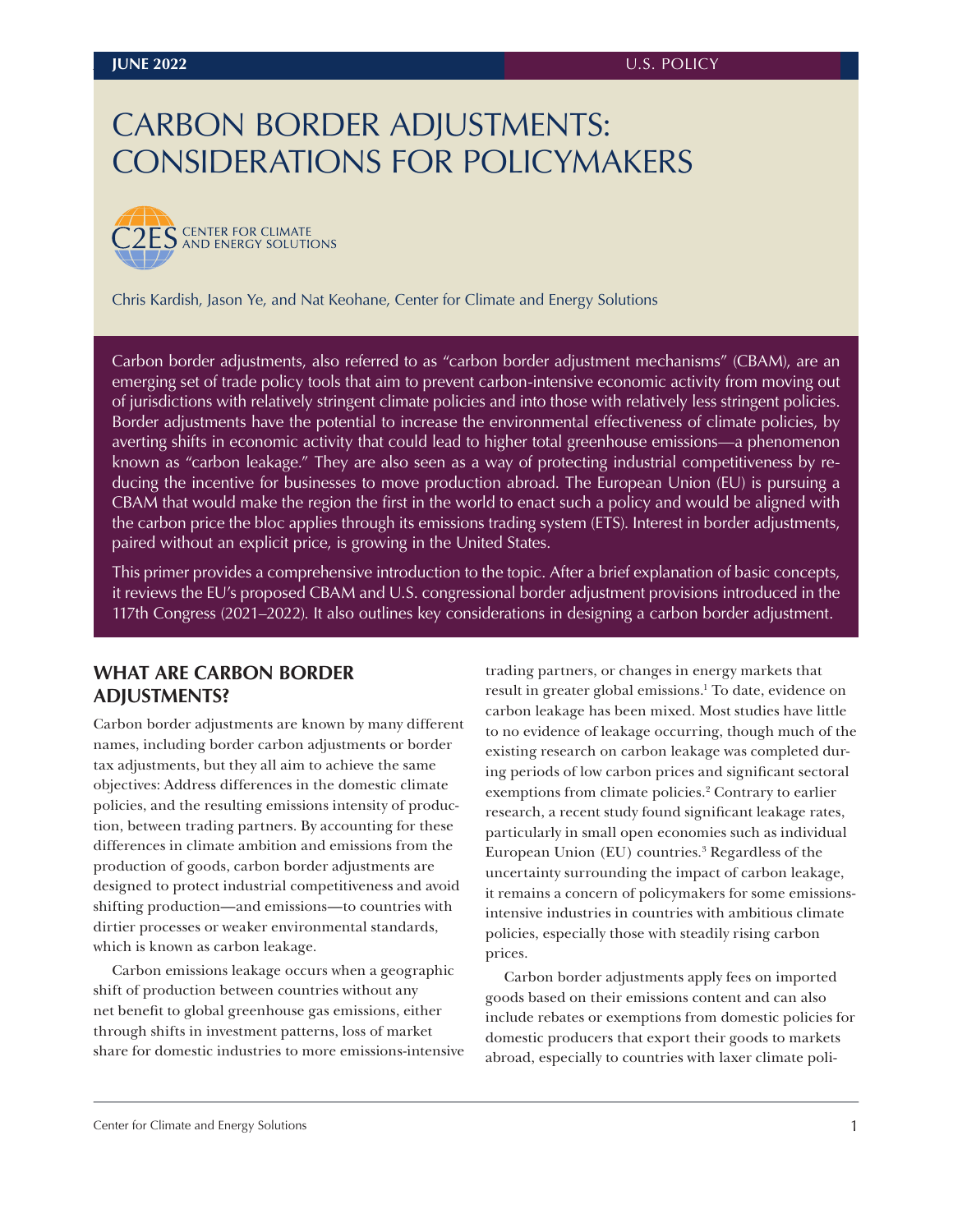<span id="page-1-0"></span>cies. Proposals for carbon border adjustments typically envision that the price an importer would pay would be aligned with a domestic carbon price. Recent discussions in the United States, however, contemplate an implicit carbon price based on a range of regulatory and other policies.

# **STATUS AND OUTLOOK**

Some observers have raised concerns that carbon border adjustments could amount to disguised protectionism; at a minimum, such policies involve unsettled issues of trade policy that have the potential to provoke disputes in the World Trade Organization (WTO). The WTO's General Agreement on Tariffs and Trade (GATT) includes protections aimed at ensuring equal treatment of domestic and foreign-produced goods, which a border adjustment could violate if not carefully designed. While the GATT allows exceptions for certain policies on environmental grounds, it nonetheless prohibits any measure that amounts to arbitrary or unjustifiable discrimination against trading partners[.4](#page-12-0)

Carbon border adjustments are also sometimes criticized as incompatible with the United Nations Framework Convention on Climate Change (UNFCCC), particularly Article 3.5, which forbids measures that constitute "arbitrary or unjustifiable discrimination" or serve as a "disguised restriction on international trade."[5](#page-12-0) International observers have also expressed concerns that border adjustments can stifle multilateral climate efforts through the UNFCCC.

No jurisdiction has yet put in place a carbon border adjustment, but interest is growing among policymakers. The EU is seriously considering a proposed carbon border adjustment mechanism (CBAM), Canada has issued a request for information on such an approach, the United Kingdom's parliament has initiated an inquiry, and California applies a mechanism resembling a border adjustment on imported electricity under its cap-andtrade program[.6](#page-12-0)

Moreover, carbon border adjustments are becoming a topic of discussion in international political forums. In May 2022, leaders of the Group of Seven (G7) agreed to explore establishing "an open, cooperative international Climate Club to support the implementation of the Paris Agreement, consistent with international rules and with participation beyond the G7," and announced plans to

revisit the idea in October 2022[.7](#page-12-0) However, some of the large countries that would likely be among the most impacted by a coordinated carbon border adjustment are opposed to the idea. In May 2022, the so-called "BRICS" countries—Brazil, Russia, India, China, and South Africa—issued a joint statement opposing "any measures to restrict trade and investment and setting up new green trade barriers with the pretext of addressing climate change, such as the imposition of Carbon Border Adjustment Mechanisms, which are incompatible with multilateral rules under the World Trade Organization.["8](#page-12-0)

## **EU'S PROPOSED CARBON BORDER ADJUSTMENT MECHANISM**

In July 2021, the European Commission released a package of proposals to help the EU achieve its updated climate targets of reducing net greenhouse gas emissions 55 percent below 1990 levels by 2030 and becoming carbon neutral by 2050.<sup>9</sup> The proposals include establishing a CBAM that would put a carbon price on imports of covered goods to ensure that ambitious climate action in Europe does not lead to carbon leakage. The CBAM is intended to serve as an alternative to distributing free emissions allowances to industrial sectors, which serves as the current leakage protection mechanism under the European Union Emission Trading System (EU ETS) but is seen as unsustainable and ineffective as a decarbonization strategy. It also aims to encourage industry outside the EU to take steps in the same direction to reduce emissions. Revenues from the CBAM would go toward the EU's general budget.

Under the proposal, the CBAM would be introduced in a transitional period from 2023 to 2025. During this period, a reporting system would apply to importers of covered goods to facilitate a smooth rollout of the program, gather data, and to facilitate dialogue with non-EU countries. Starting in 2026, the CBAM would become fully operational, and importers would start paying a financial adjustment. As the CBAM phases in, the existing system of free allowances under the EU ETS for sectors covered by the CBAM would be phased out. The goal is to transition from a system of free allowances to the CBAM so EU producers will be incentivized to reduce emissions through exposure to the carbon price while still maintaining leakage protections. During this period, the CBAM fee that importers face would be reduced to reflect the value of free allowances until the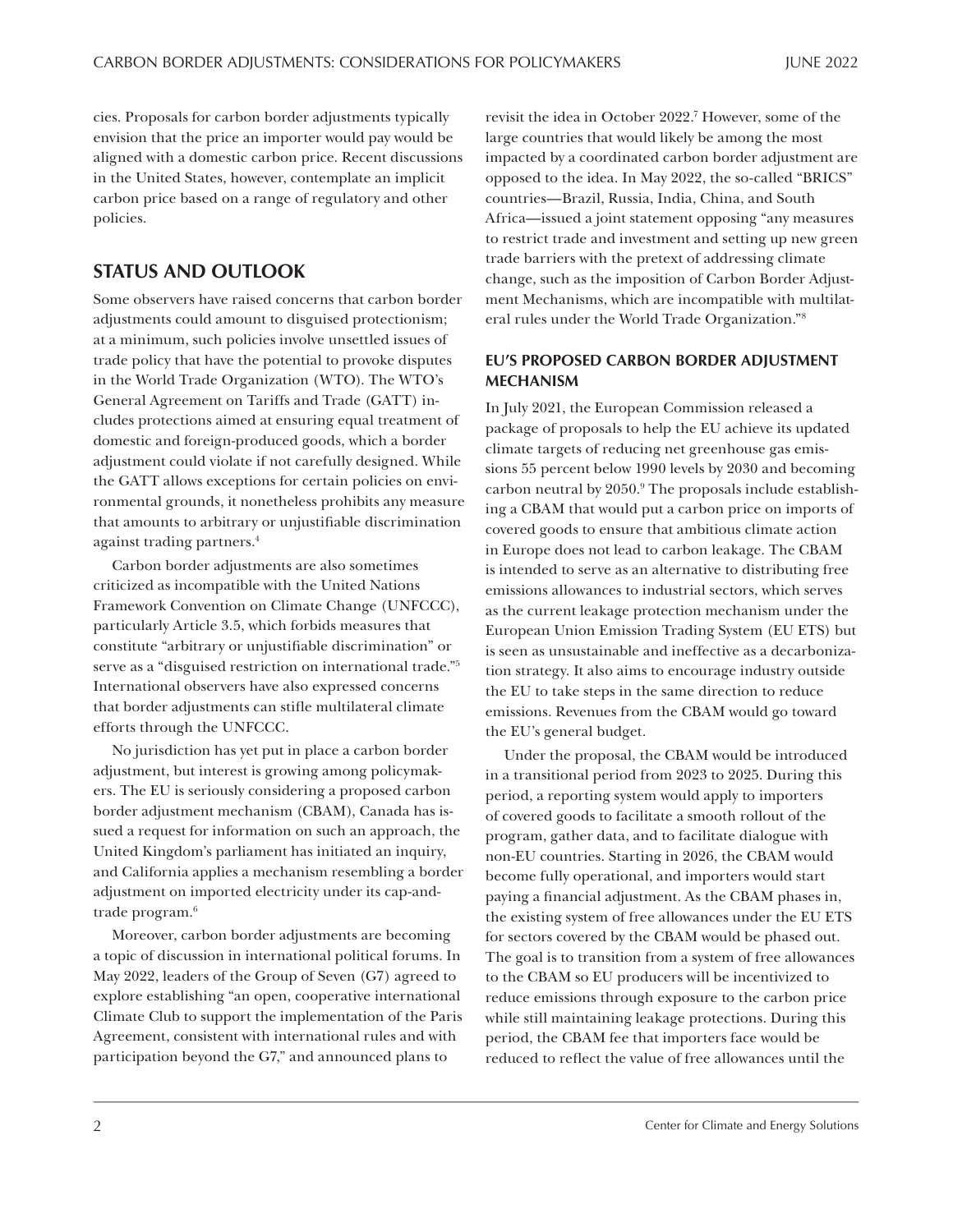phaseout is completed.

The CBAM would initially cover goods from sectors at high risk of carbon leakage: cement, iron and steel, aluminum, and fertilizers. The proposal would also cover electricity generation, given increasing interconnectivity with the EU's more emissions-intensive neighbors, such Ukraine, Turkey, and countries in North Africa and the Balkans. Before the end of the transitional period, the CBAM could be extended to cover other goods.

Under the program, importers would be required to purchase certificates equal to the total embedded emissions of the covered good each year. The price of the CBAM certificate would be based on the weekly average auction price of EU ETS allowances. If a non-EU producer can show that they already paid a price for carbon emitted during production of the imported good, then that price could be deducted from the fee paid by the importer.

Importers would calculate the embedded emissions of their goods according to procedures that are yet to be fully established and would need to independently verify their calculations. Embedded emissions covered by the CBAM (expressed in metric tons of carbon dioxide equivalent) are largely the direct emissions released on site during the production of goods (scope 1), though there is likely to be coverage of inputs to the production process where those inputs are also goods covered under the CBAM (scope 3). The method for calculating embedded emissions will vary by the type and complexity of good. If the actual direct emissions data is not available, then importers will be allowed to use default values for determining embedded emissions in the good. Where feasible, default values for goods will be set at the average emission intensity of each exporting country and for each covered good except for electricity. The proposal does not include indirect emissions from electricity or purchased heat (often referred to as scope 2), though the commission will evaluate the possibility of including such indirect emissions before full implementation of the CBAM.

Actual emissions data could only be used under narrow circumstances for electricity because of technical and market challenges. The default value for electricity will be based on the best available data determining the average emissions factor in metric tons of carbon dioxide per megawatt-hour of price-setting sources in the non-EU country, group of non-EU countries, or region within a non-EU country. By the end of 2025, the European Commission will evaluate the CBAM system and determine whether to include calculations of indirect emissions from purchased electricity and heat. Indirect emissions from transportation are not expected to be considered for coverage during this review, which likely reflects the administrative complexity they would introduce and concerns about WTO compatibility, since the EU ETS does not cover transportation.

Certain non-EU countries who participate in the EU ETS or have an emissions trading program linked with the EU ETS will be excluded from the CBAM system. In addition, the EU can negotiate agreements with other countries that could be considered an alternative to application of the CBAM.

The commission's proposal is currently being reviewed by the European Parliament, which, along with the Council of the EU, negotiates final legislative packages. The final legislation could therefore change from the commission's initial proposal, including changes to the sectors covered under the CBAM and other key facets of its design.

# **U.S. INTEREST IN BORDER ADJUSTMENTS AND TARIFFS**

Proposals for border adjustments have traditionally been paired with carbon pricing policies and framed as a means of addressing concerns around emissions leakage resulting from a carbon price. Partly prompted by the EU's proposed CBAM, however, there is nascent interest among U.S. policymakers—both on Capitol Hill and in the Biden administration—in implementing a carbon border adjustment without an explicit domestic carbon price.

In July 2021, Senate Democrats announced that their \$3.5 trillion budget reconciliation [blueprint](https://www.budget.senate.gov/imo/media/doc/CPRT-117SPRT45298.pdf) would include a carbon border adjustment. Following the budget blueprint announcement, Sen. Chris Coons (D-Del.) and Rep. Scott Peters (D-Calif.) introduced the Fair, Affordable, Innovative, and Resilient (FAIR) Transition and Competition Act that would establish a border carbon adjustment based on an implicit carbon price. (For a summary of this and other border adjustment provisions, see the section below on *Carbon border adjustments in federal legislative proposals*.)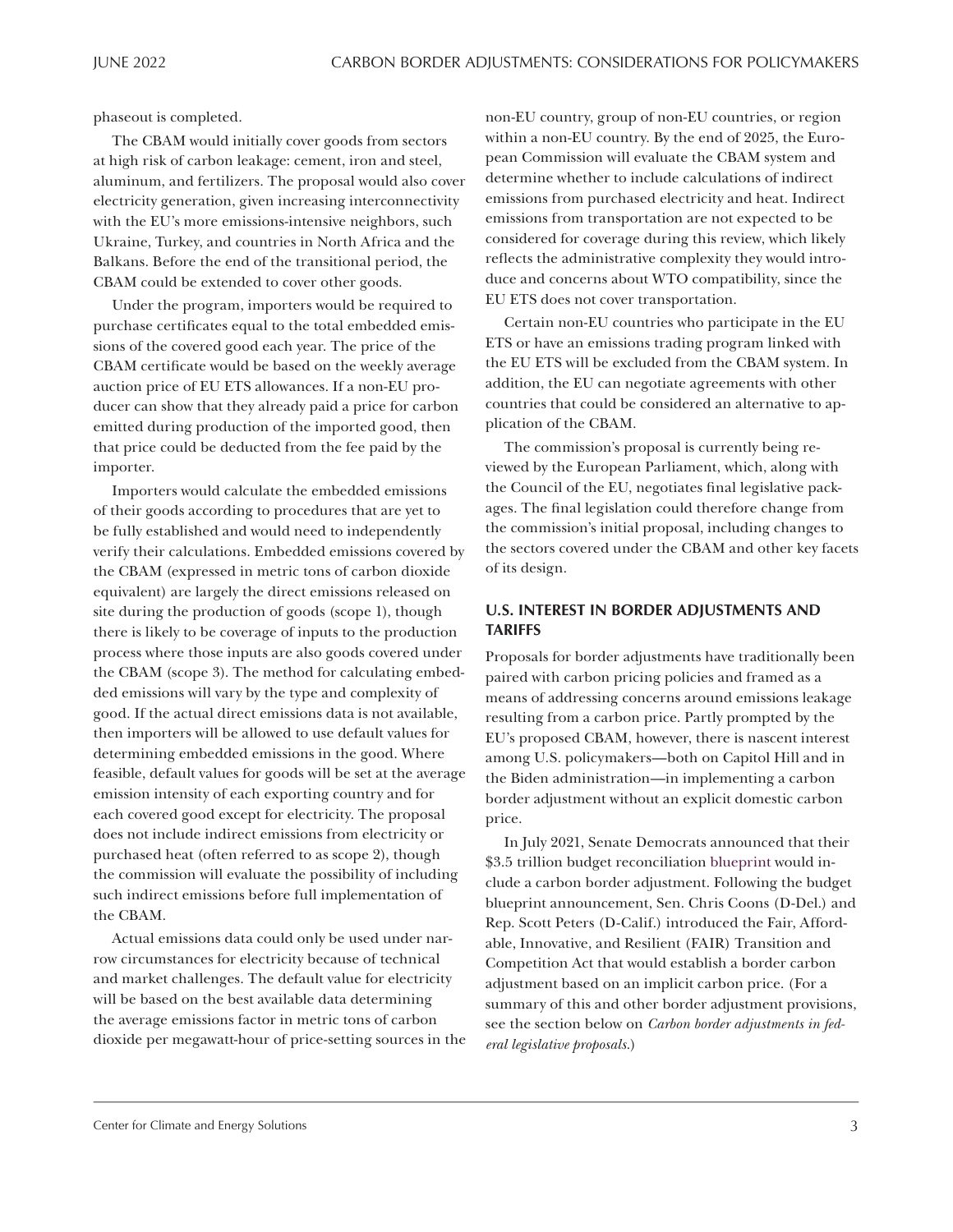<span id="page-3-0"></span>There is also growing interest among Republicans in a border adjustment. In December 2021, Senator Kevin Cramer(R-N.D.) wrote an op-ed with President Donald Trump's former national security advisor H.R. McMaster arguing that a transatlantic climate and trade initiative would reduce emissions, increase energy security, and reduce Russia's ability to use energy to coerce Europe. The initiative could include a joint trade mechanism between the United States and EU that would levy a common carbon fee on imported goods. Cramer and McMaster argue that a carbon border fee would be far more damaging to the Russian economy than sanctions since the lifecycle greenhouse gas emissions of Russia's fossil fuel exports to Europe are about 40 percent higher per unit of energy than U.S. shipments of liquefied natural gas. Cramer does not support linking a border adjustment to an explicit domestic carbon price[.10](#page-12-0)

There is also bipartisan interest in this policy. Carbon border adjustments were discussed in the bipartisan energy security conversations held by senators in May 2022. Senator Bill Cassidy (R-La.) indicated that he is working with a bipartisan group of lawmakers to draft a "carbon border mechanism that would address rising greenhouse gas emissions in China and skirt onerous international trade rules."[11](#page-12-0)

While there is interest in developing legislation to implement a carbon border adjustment, some observers have suggested the president already has the executive authority to implement a form of carbon border adjustments (i.e., carbon import tariff). Advocates of this approach argue that President Joe Biden could implement a tariff based on carbon emissions under Section 232 of the Trade Act of 1962, which allows the president to restrict imports of goods critical to national security. For instance, President Donald Trump used Sec. 232 to place tariffs on steel and aluminum and to create negotiating leverage for other goods.<sup>12</sup> Recent Sec. 232 tariff agreements provide an indication of how the Biden administration is looking to advance carbon-based trade policies to encourage domestic manufacture of clean steel and aluminum while at the same time aligning global trade with climate goals.<sup>[13](#page-12-0)</sup>

In October 2021, the United States and the EU reached an agreement to lift tariffs on each other's steel and aluminum exports. The United States will lift tariffs on a certain amount of EU-produced metals imported

into the United States, and the EU will pause its retaliatory tariffs. The United States and the EU plan to replace these tariffs with the first carbon-based sectoral arrangement on steel and aluminum trade by 2024. Details have yet to be worked out, but the expectation is that both jurisdictions would align efforts to place import tariffs based on emissions criteria (e.g., emission intensity of products).<sup>14</sup> The arrangement would be open to any country interested in joining that meets criteria for restoring market orientation and reducing trade in high-emissions steel and aluminum products.

Following the U.S.-EU agreement, in February 2022, the United States and Japan reached an agreement to allow historically-based, sustainable volumes of steel imports from Japan. The agreement includes conferring on methodologies for calculating steel and aluminum carbon intensity and sharing emissions data[.15](#page-13-0)

In the U.S. context, a key design issue concerns whether and how a border adjustment could be implemented in the absence of a federal price on carbon. The Biden administration has acknowledged the difficulty in calculating the environmental cost without an explicit carbon price. However, Biden economic and climate advisors have argued that the technical challenge of basing a border adjustment on an implicit carbon price is not insurmountable, encouraging further research on methodologies, and suggesting that the implicit price created through the U.S. policy mix can be harmonized with explicit carbon prices abroad.<sup>16</sup>

A related issue is whether a border adjustment could be implemented in the absence of any associated federal policies to directly address domestic emissions. Some observers argue that a carbon tariff could be based purely on differences in emission intensity[.17](#page-13-0) However, some policymakers and analysts raise concerns that such an approach, in the absence of regulatory policies to justify it, would be seen as protectionist and as an arbitrary and impermissible violation of the core WTO principles of nondiscrimination and national treatment.

# **POLICY DESIGN OPTIONS AND IMPLICATIONS**

At first glance, a carbon border adjustment appears relatively straightforward. The border adjustment is essentially the product of a price (in dollars per ton of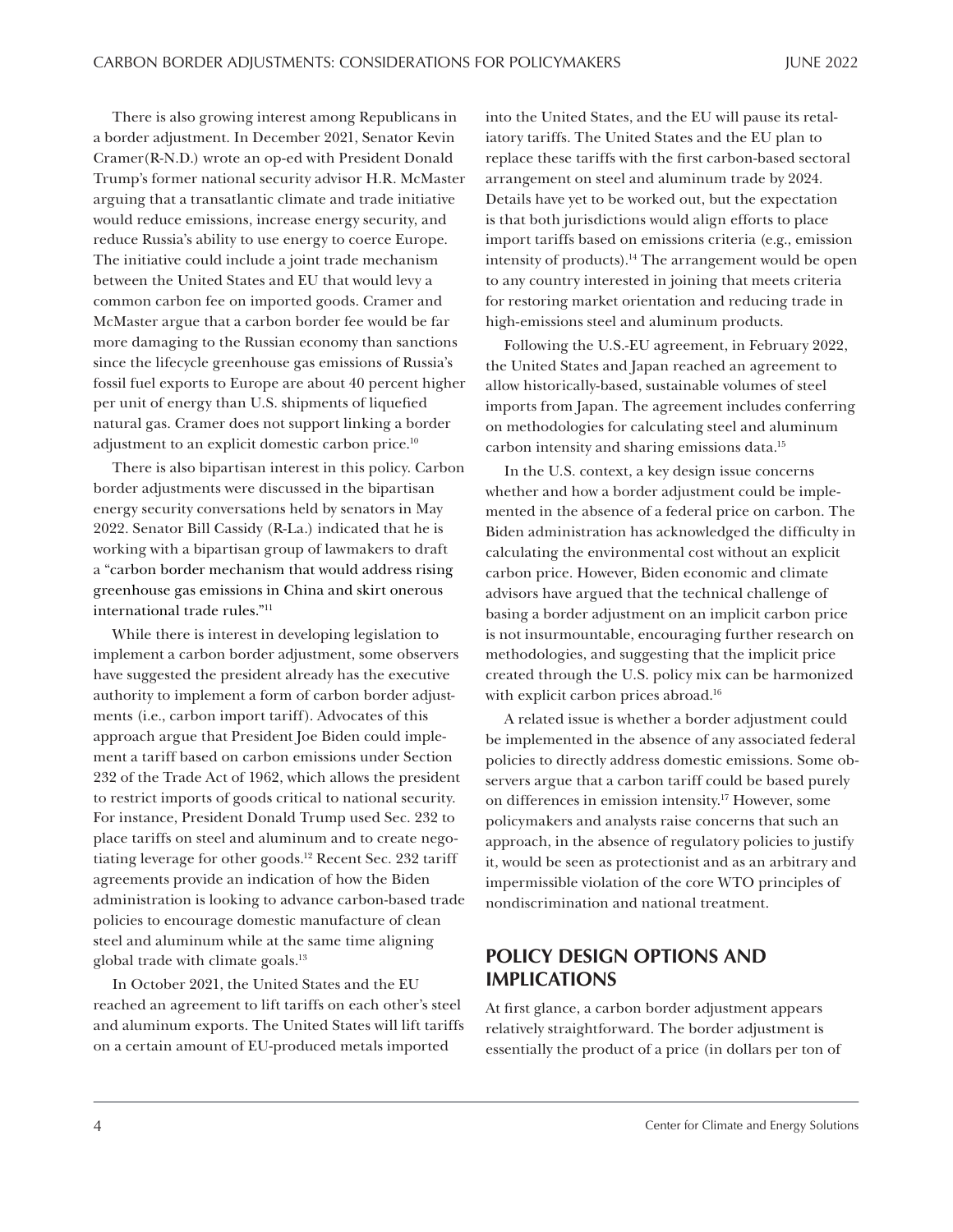# **EQUATION 1: General formula for calculating border adjustments**

border adjustment = price  $\times$  emissions intensity of a good  $\times$  quantity of good

emissions), the emissions intensity associated with the production of a covered good (in tons of carbon dioxide equivalent emissions per unit of the good), and the quantity of the good.

However, there are significant design questions associated with what to base the price on and how to measure and account for the emissions associated with production of a good. More broadly, there are questions about scope and coverage, and the treatment of foreign carbon pricing and border adjustment policies.

Design choices must also be weighed against:

- Fairness: Does the policy benefit particular groups within a sector or does it benefit certain sectors over others?
- Ease of administration: Is the policy difficult to implement and administer?
- Data availability: Is the necessary emissions data readily available or possible to obtain?
- WTO compatibility: Does the policy adhere to WTO rules aimed at preventing discriminatory trade practices?
- Potential alignment with other countries' programs: Does the policy recognize similar programs in other countries and adjust import fees accordingly?
- Emissions reduction: Does this policy lead to emission reductions domestically as well as abroad?
- Competitiveness: Does the policy protect the competitiveness of covered industries? If so, is this protection durable or static?

# **PRICING OPTIONS**

There are three main ways to determine the price used in calculating a carbon border adjustment: an explicit carbon price, an implicit carbon price, or a performance standard with a fee. The choice will reflect the policies that are already in place for domestic industries and will have implications for the complexity of implementing a

carbon border adjustment as well as the potential for a WTO challenge.

**Explicit carbon price:** Fundamentally, the aim of a border adjustment is to create a "level playing field" by imposing the same cost on imported goods as domestic producers face under mandatory climate policies. If those policies involve an explicit carbon price, such as a carbon tax or an allowance price in an emissions trading system, then that price can be readily applied to the border adjustment. An explicit carbon price offers the easiest approach to implement a border adjustment. Almost all congressional carbon tax proposals include a border adjustment. The EU CBAM is based on an explicit price: the market price of an allowance in the EU ETS.

**Implicit price:** In the absence of a domestic carbon pricing program, a border adjustment could be based on an "implicit price" representing the estimated marginal cost to domestic producers of reducing greenhouse gas emissions to comply with relevant laws, regulations, and executive actions. An implicit price offers the most difficult approach to implement a border adjustment. Calculating the implicit price based on these metrics could be complicated, especially when factoring in different local, regional, state, and national programs and determining average marginal costs that are related to controlling greenhouse gas emissions. The challenge of establishing a fair and representative methodology also makes an implicit price approach more likely to lead to WTO disputes.

**Performance standard with fee**: A third approach is to establish a performance standard for domestic producers alongside a border adjustment for importers that mirrors the performance standard. Performance standards rely on benchmarks expressed in terms of emissions intensity. Under a fee-based performance standard with a border adjustment, both domestic producers and importers in each covered sector would face a charge for each ton of emissions in excess of a common sectoral benchmark. The fee could be set relative to the social cost of carbon or at another pre-determined level, with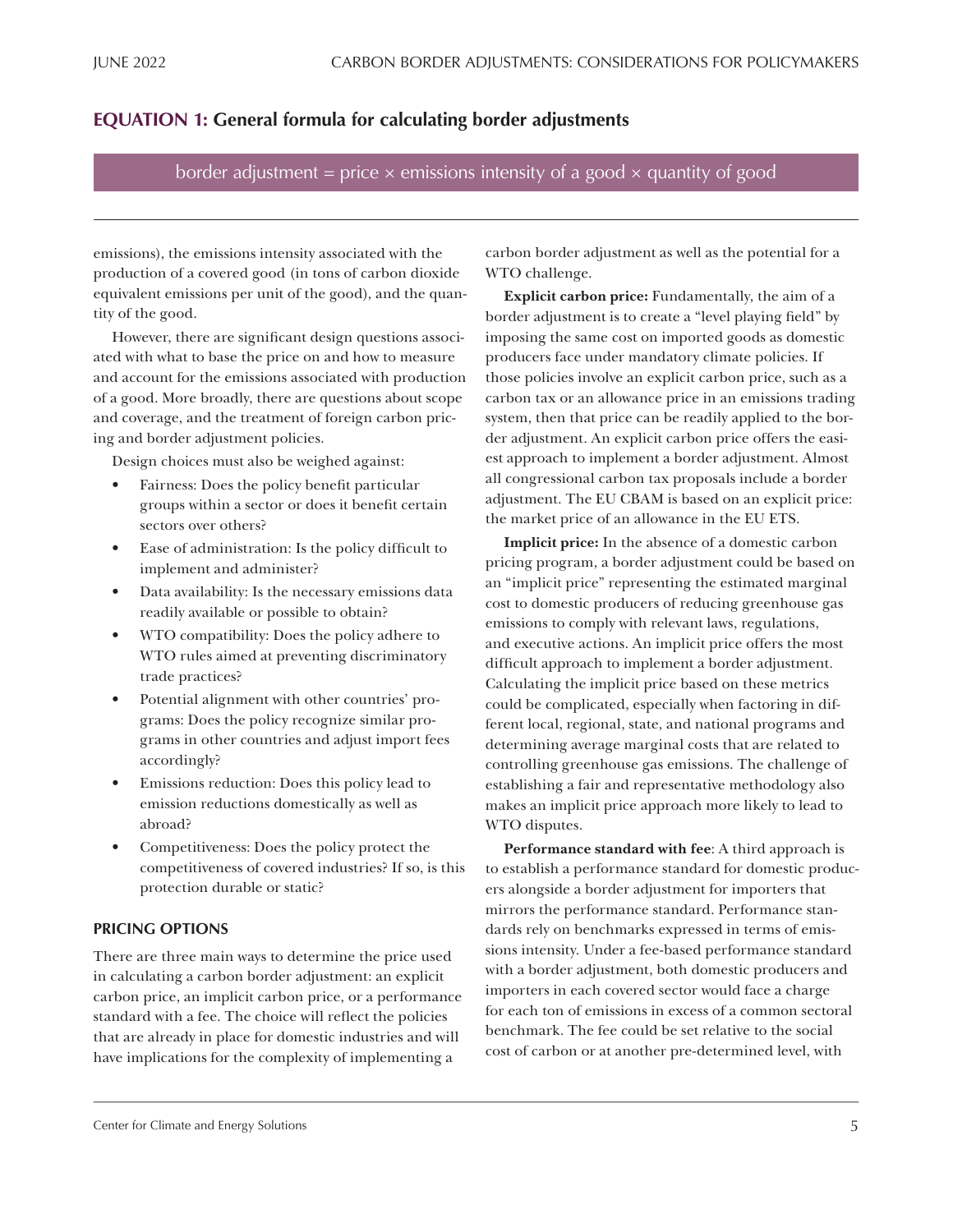<span id="page-5-0"></span>predictable increases over time. (While such a fee can be viewed as a form of carbon pricing, it differs from a conventional carbon tax in that it is levied only on emissions above the performance standard.) Sectoral benchmarks could be tied to average emissions intensities, "best in class" performance, or some other referent; they would need to be tightened over time to incentivize deeper emissions reductions.

## **PRODUCT COVERAGE**

Developing eligibility criteria is an important step in determining which goods would be covered by the border adjustment.

Fundamentally, there's a question of which goods should be subject to the border adjustment. Placing a border adjustment on all imports could be difficult to administer given manufactured or finished goods (e.g., cars, electronics, appliances, etc.) are made up of various components from different regions. Assuming the instrument aims to cover emissions beyond those that occur directly at a facility, the importer would have to know the associated emissions of key components that make up the finished good, which is particularly difficult given international supply chains. It is likely administratively easier to implement a border adjustment on only basic industrial materials and fuels (e.g., steel, aluminum, cement, natural gas). These are also the goods for which the rationale of implementing a border adjustment is strongest because they have high emissions intensity relative to their value and are highly traded, with prices set by international markets, which makes them more susceptible to losses of competitiveness than more complex final goods. Their placement higher upstream in product value chains also makes covering them advantageous from an administrative standpoint and emissionsreduction potential.

There are also criteria that can help determine which goods would be covered by the border adjustment:

**Specified products:** Carbon border adjustments provisions have generally covered traditional energy-intensive, trade-exposed (EITE) products (e.g., iron, steel, aluminum, cement, glass, pulp and paper, chemicals, and industrial ceramics) since these goods are most at risk for emissions leakage. However, specifying sectors and products without considering the actual increase in the cost of production from climate policies could be seen

as giving an advantage to domestic producers of those sectors.

**Intensity metrics:** Eligibility criteria could also be based on metrics such as carbon intensity or energy and trade intensity. For example, goods with carbon emissions per kilogram of product above a certain threshold would be covered[.18](#page-13-0) The degree of international trade in a sector is also a useful metric for determining border adjustment eligibility. Together, emissions and trade intensity are commonly used to determine eligibility for carbon leakage protections under climate policies, including in the California cap-and-trade program and the EU ETS.

**Specified products and intensity metrics:** Another approach would be to determine covered goods from industrial sectors with a six-digit North American Industry Classification System (NAICS) code and use metrics such as greenhouse gas or trade intensity. This would be a more targeted approach to address any cost concerns resulting from competitiveness.

# **CARBON ACCOUNTING OF EMISSIONS AND SCOPE OF EMISSIONS COVERAGE**

One of the biggest challenges in terms of implementing a border adjustment is accounting for the emissions involved in the production of domestic goods and for imported goods. Generally, a border adjustment reflects the emissions associated with the production of a covered good, but there are three main considerations to approach this calculation: gases covered, scope of emissions, and aggregation level.

**Gases covered:** The border adjustment could cover carbon dioxide emissions instead of all greenhouse gas emissions (in terms of carbon dioxide equivalent) associated with a covered good. Carbon dioxide emissions account for about 80 percent of U.S. greenhouse gas emissions and about three-quarters of industrial sector emissions[.19](#page-13-0) Most of the remaining emissions from the industrial sector are from methane. Broadening the scope to include non-carbon dioxide gases allow for reductions in short-lived climate pollutants (e.g., methane) that have a relatively short atmospheric lifetime compared to carbon dioxide and usually have a higher warming effect than carbon dioxide.

**Scope of emissions:** Border adjustments can also vary in their coverage of emissions along product value chains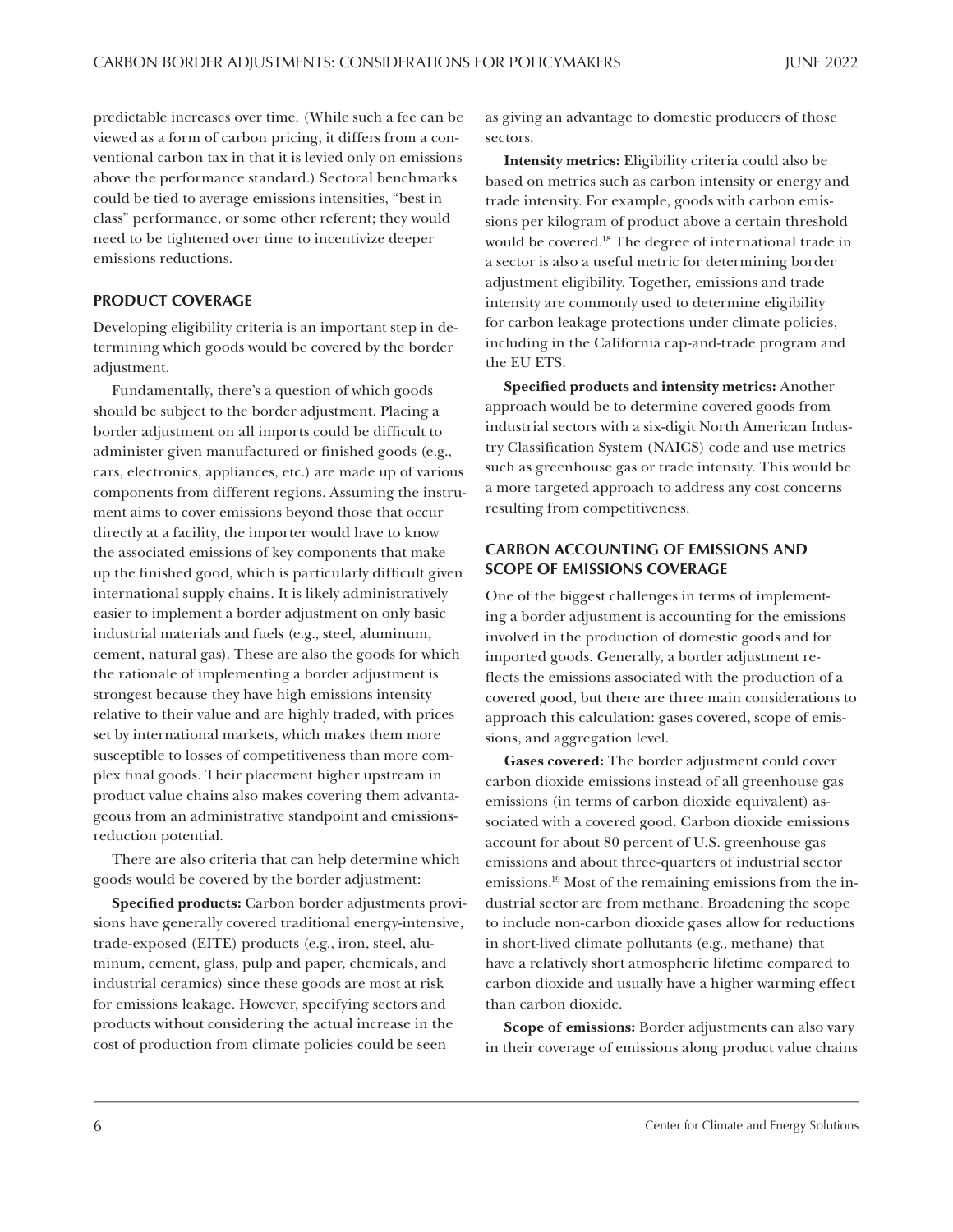<span id="page-6-0"></span>and lifecycles. One approach could cover direct emissions associated with the production of a covered good (scope 1 emissions). Another approach could include scope 1 emissions and indirect emissions associated with production, which would include electricity consumption of the manufacturing facility (scope 2 emissions). A broader approach could account for other sources of indirect emissions, including those associated with the materials used in the inputs in the production process (upstream scope 3 emissions). And an even broader approach could include transportation of materials to project sites or consumer (downstream scope 3 emissions).

It may be administratively difficult, and unnecessary, to cover all scope 3 emissions, but it may make sense to cover some categories of upstream scope 3 emissions to account for emissions of inputs used for manufactured or finished goods. Failure to do so may lead to leakage risks shifting farther downstream product value chains to goods that contain large amounts of covered materials.

Broadening the scope of emissions covered by the border adjustment heightens implementation challenges due to factors like data availability. Reliable data with third party verification will be critical in determining the appropriate border adjustment. In instances where reliable product-level assessment of emissions is not readily available, there may be opportunities to leverage existing data sources at various levels of granularity (e.g., global, national, regional). For instance, a U.S. industry average could be used as a default value and importers could have an opportunity to submit data to get revised emission determinations. This would help incentivize foreign firms that are cleaner than the U.S. industry average to adopt reliable greenhouse gas accounting standards.

Moreover, a lack of interoperability across greenhouse gas accounting protocols could further complicate emissions accounting for traded goods. Put differently, existing carbon accounting methodologies may not be suited for measuring emissions for a border adjustment. Others have suggested an assessment to key phases before goods reach the borders of another country, when domestic policies take precedence over the use and end-of-life phases of a product.<sup>20</sup>

**Aggregation level:** Emissions could be accounted for at the product, facility, company, sector, or national level. The administrative complexity of accounting for emissions decreases as data is aggregated from a product to

national level. Accounting for sectoral or national level emissions could be one way to incentivize exporting countries to decarbonize. While national or sectoral data may be readily available, it does not differentiate between products or facilities with different carbon intensities, weakening the incentive for foreign producers to reduce emissions. At the same time, using data at a product or facility level makes it easier for foreign producers to engage in resource shuffling, which refers to an effort to reallocate production to reduce exposure to a border adjustment or other climate policy without reducing emissions overall. For instance, a firm that makes aluminum via both hydropower and fossil fuels could export the cleaner, hydropower-produced goods to the country imposing a border adjustment while selling the dirtier goods in markets without border adjustments.

#### **EXPORT REBATES**

Congressional proposals that pair a carbon fee with a border tax measure have also included an export rebate for domestic producers. In this scenario, domestic producers would pay a carbon fee associated with the production of a covered good and importers of a covered good would pay a fee associated with the production of a good so as not to disadvantage domestic producers in the home market. This could be paired with rebates associated with the production of a covered good for domestic exporters to ensure they are not disadvantaged in other markets that do not have a similar price on carbon, though this introduces greater administrative complexity and WTO concerns.

In the absence of an explicit price or benchmark price that also applies to domestic producers, a border adjustment should not provide export rebates for domestic producers.

#### **RECIPROCITY WITH OTHER JURISDICTIONS**

As more countries adopt carbon pricing and carbon border adjustments, there arises a question of how to treat these policies under a domestic border adjustment. A carbon border adjustment could be suspended or revised based on foreign countries' climate policies. The border adjustment could also reduce the fees importers face based on evidence that the producer faced a carbon price (or other costs from climate policies), which is the approach the EU is taking in its proposed CBAM.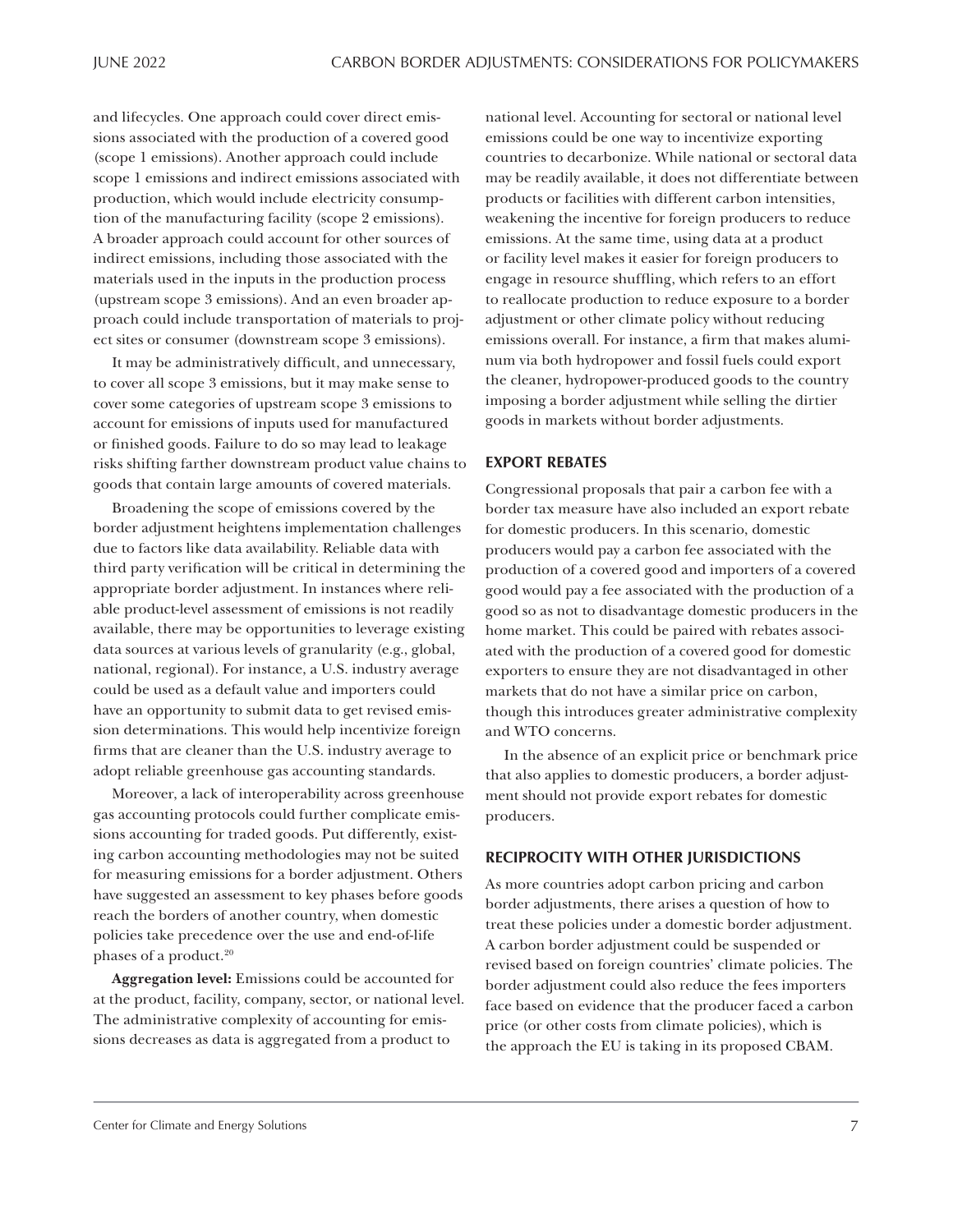<span id="page-7-0"></span>Recognizing climate policies in exporting countries can enhance the effectiveness and fairness of the instrument.

# **REVENUES**

A carbon border adjustment would raise revenues from the levy on imported goods. There are different ways the revenues from the program could be used, such as: innovation and deployment of new technologies for industry, climate resilience, financing climate-friendly development in other countries, etc.

# **CARBON BORDER ADJUSTMENTS IN FEDERAL LEGISLATIVE PROPOSALS**

In the 117th Congress (2021–2022), five carbon pricing proposals have been introduced, all of which include some form of a border adjustment.<sup>21</sup> There have also been two border carbon adjustment proposals introduced this Congress. In July 2021, Sen. Chris Coons (D-Del.) and Rep. Scott Peters (D-Calif.) introduced a proposal that would establish a border carbon adjustment based on non-pricing policies. In June 2022, Sen. Sheldon Whitehouse (D-R.I.) introduced a proposal that would establish a border carbon adjustment based on a performance standard.

The seven proposals that include border adjustment provisions are:

• Sec. 4695 of the America's Clean Future Fund Act [\(S. 685](https://www.congress.gov/bill/117th-congress/senate-bill/685/) and [H.R. 2451](https://www.congress.gov/bill/117th-congress/house-bill/2451)) introduced by Sen. Dick Durbin (D-Ill.) on March 10, 2021 and by Rep.

Marie Newman (D-Ill.) on April 12, 2021

- Chapter 102 of the Energy Innovation and Carbon Dividend Act of 2021 [\(H.R. 2307](https://www.congress.gov/bill/117th-congress/house-bill/2307)) introduced by Rep. Ted Deutch (D-Fla.) on April 1, 2021
- Part 2 of Sec. 101 of the Modernizing America with Rebuilding to Kickstart the Economy of the Twenty-first Century with a Historic Infrastructure-Centered Expansion Act of 2021 [\(H.R. 3039](https://www.congress.gov/bill/117th-congress/house-bill/3039)) introduced by Reps. Brian Fitzpatrick (R-Pa.) and Salud Carbajal (D-Calif.) on May 7, 2021
- Sec. 4693 of the America Wins Act ([H.R. 3311\)](https://www.congress.gov/bill/117th-congress/house-bill/3311) introduced by Rep. John Larson (D-Conn.) on May 18, 2021
- Sec. 4695 of the Save Our Future Act [\(S. 2085\)](https://www.congress.gov/bill/117th-congress/senate-bill/2085) reintroduced by Sens. Sheldon Whitehouse (D-R.I.), Brian Schatz (D-Hawaii), Martin Heinrich (D-N.M.), Kirsten Gillibrand (D-N.Y.), Jack Reed (D-R.I.), Chris Murphy (D-Conn.), and Dianne Feinstein (D-Calif.) on June 16, 2021
- Fair, Affordable, Innovative, and Resilient Transition and Competition Act ([S. 2378](https://www.congress.gov/bill/117th-congress/senate-bill/2378) and [H.R. 4534\)](https://www.congress.gov/bill/117th-congress/house-bill/4534) introduced by Sen. Chris Coons (D-Del.) and Rep. Scott Peters (D-Calif) on July 19, 2021
- Clean Competition Act [\(S. 4355\)](https://www.congress.gov/bill/117th-congress/senate-bill/4355) introduced by Sens. Sheldon Whitehouse (D-R.I.), Chris Coons (D-Del.), and Martin Heinrich (D-N.M.) on June 6, 2022.

While each proposal includes a carbon border adjustment, they differ in terms of their design and specificity. Much of the details of policy design, especially carbon

# **TABLE 1: Carbon border adjustments in congressional proposals**

| <b>PROPOSALS</b>                                                 | <b>PRICING</b><br><b>OPTION</b> | <b>PRODUCT</b><br><b>COVERAGE</b>                                        | <b>SCOPE OF EMISSIONS</b>                                                                                                                                                                                                                                                                                                               | <b>RECIPROCITY</b> |
|------------------------------------------------------------------|---------------------------------|--------------------------------------------------------------------------|-----------------------------------------------------------------------------------------------------------------------------------------------------------------------------------------------------------------------------------------------------------------------------------------------------------------------------------------|--------------------|
| America's Clean<br>Future Fund Act<br>$(S. 685$ and<br>H.R. 2451 | Explicit<br>price               | Fossil fuels<br>and speci-<br>fied products<br>determined to<br>be EITE. | Emissions from "any inputs or processes used in<br>manufacturing such [carbon-intensive] product"<br>that would be subject to domestic carbon fees.<br>Emissions from the "use, sale, or transfer of<br>[covered] fuel" that would be subject to domestic<br>carbon fees.<br>Exact accounting to be determined through rule-<br>making. | Foreign credit     |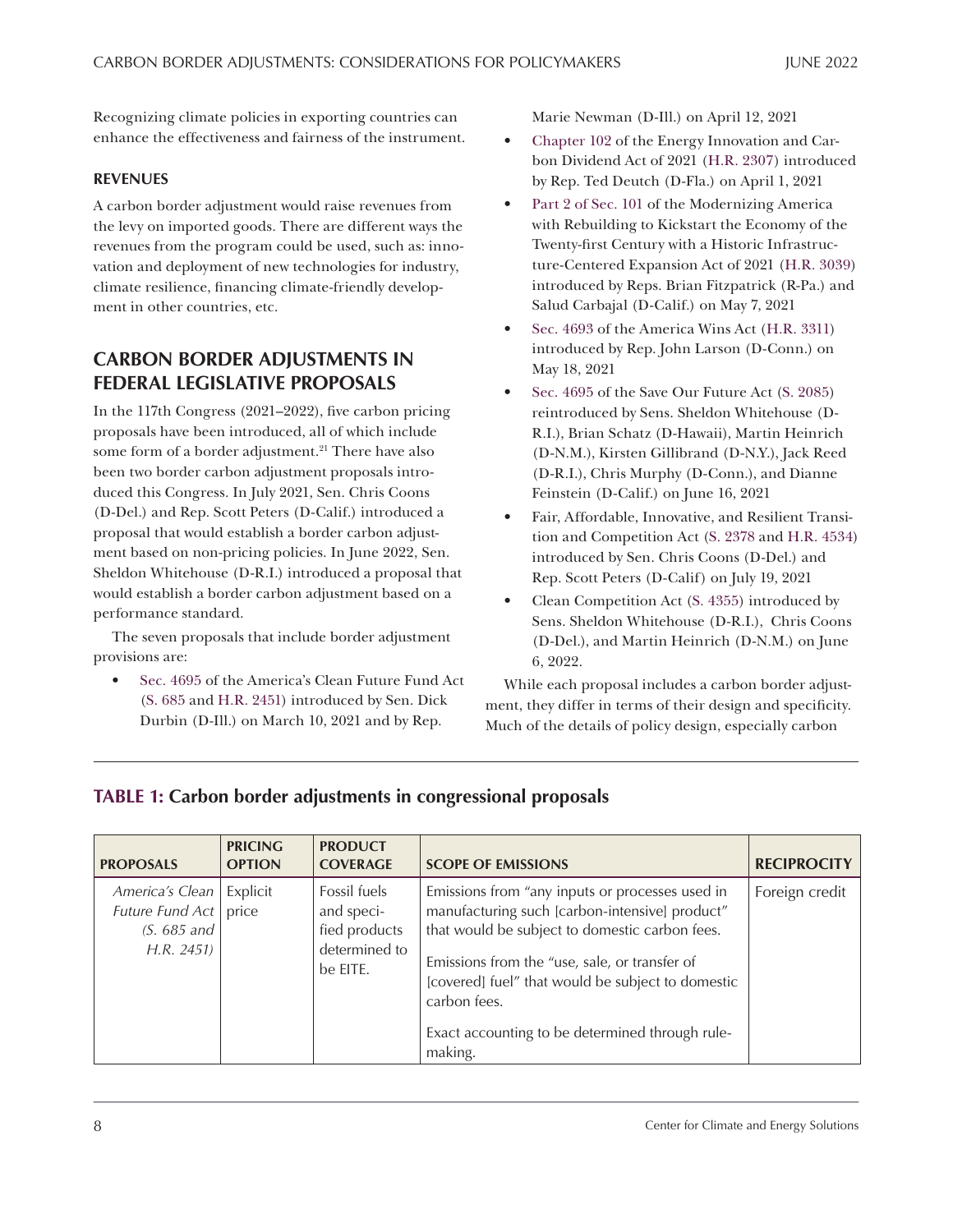| <b>PROPOSALS</b>                                                                 | <b>PRICING</b><br><b>OPTION</b> | <b>PRODUCT</b><br><b>COVERAGE</b>                                        | <b>SCOPE OF EMISSIONS</b>                                                                                                                                                                                                                                                                                                                                             | <b>RECIPROCITY</b> |
|----------------------------------------------------------------------------------|---------------------------------|--------------------------------------------------------------------------|-----------------------------------------------------------------------------------------------------------------------------------------------------------------------------------------------------------------------------------------------------------------------------------------------------------------------------------------------------------------------|--------------------|
| Energy Innovation<br>and Carbon<br>Dividend Act of<br>2021<br>(H.R. 2307)        | Explicit<br>price               | Fossil fuels<br>and speci-<br>fied products<br>determined to<br>be EITE. | Emissions "accumulated upon the GHG content<br>of the imported carbon-intensive product" had it<br>been manufactured domestically and subject to<br>domestic carbon fee.<br>Emissions from "fuel's GHG content under<br>the domestic carbon fee, including processing<br>emissions."<br>Exact accounting to be determined through rule-<br>making.                    | Foreign credit     |
| <b>MARKET</b><br><b>CHOICE Act</b><br>(H.R. 3039)                                | Explicit<br>price               | Products<br>meeting GHG<br>intensity &<br>trade intensity<br>metrics.    | Equivalent to the carbon tax of comparable do-<br>mestically manufactured goods.<br>Exact accounting to be determined through<br>rulemaking.                                                                                                                                                                                                                          | Not specified      |
| America Wins Act<br>(H.R. 3311)                                                  | Explicit<br>price               | Specified<br>products.                                                   | Equivalent to the carbon tax of comparable do-<br>mestically manufactured goods.<br>Exact accounting to be determined through rule-<br>making.                                                                                                                                                                                                                        | Foreign credit     |
| Save our Future<br>Act<br>(S. 2085)                                              | Explicit<br>price               | Products<br>meeting en-<br>ergy-intensity<br>metrics.                    | Equivalent to the amount of the carbon fees<br>imposed if good was manufactured domestically<br>multiplied by the average economy-wide carbon<br>intensity metric. Firm-specific carbon intensity<br>metric could be used instead where reliable data<br>is available.<br>Exact accounting to be determined through rule-<br>making.                                  | Foreign credit     |
| <b>FAIR Transition</b><br>and Competition<br>Act<br>$(S. 2378$ and<br>H.R. 4534) | Implicit<br>price               | Fossil fuels<br>and specified<br>products.                               | Emissions from "production, manufacture, or as-<br>sembly of a product".<br>Emissions from the "extraction, processing,<br>transportation, financing, or other preparation of a<br>covered fuel for use."<br>Benchmark annual average emissions from<br>domestic industrial sectors with reliable data.<br>Exact accounting to be determined through rule-<br>making. | None               |
| Clean<br><b>Competition Act</b><br>(S. 4355)                                     | Benchmark<br>price              | Specified<br>products<br>meeting car-<br>bon intensity<br>metrics.       | Emissions associated with the production of<br>covered primary goods and from electricity used<br>for the production of such goods.<br>Exact accounting to be determined through<br>rulemaking.                                                                                                                                                                       | None               |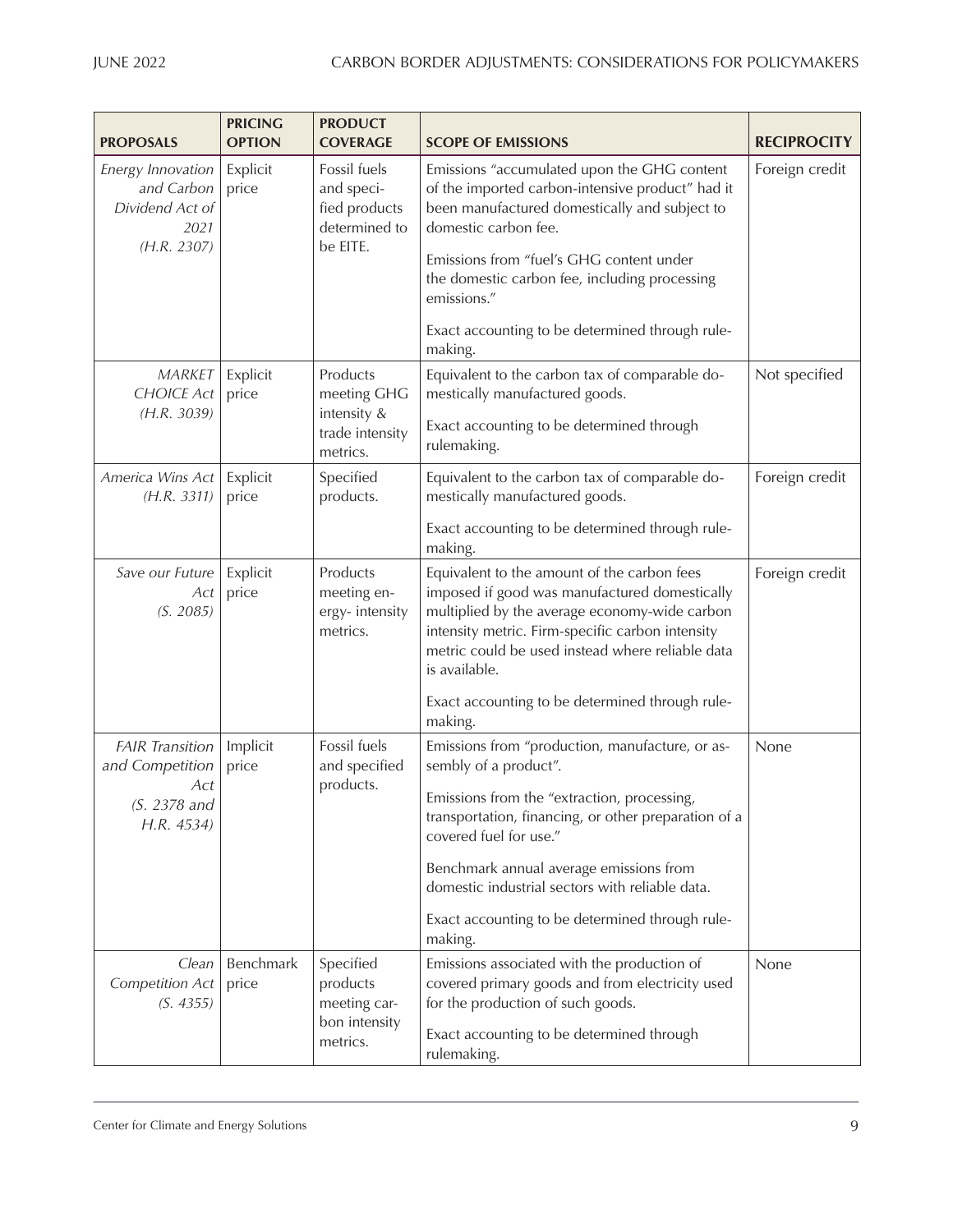accounting, have been relegated to the rulemaking process, which could take years to finalize and implement. Table 1 highlights the key policy design parameters of carbon border adjustment provisions in these proposals.

### **AMERICA'S CLEAN FUTURE FUND ACT**

The America's Clean Future Fund Act would establish a carbon fee and a fee on "noncovered fuel emissions." The carbon fee is based on the greenhouse gas content of covered fuels (i.e., fossil fuels). The fee on noncovered fuel emissions is based on carbon dioxide or methane emissions emitted from the production, processing, transport, or use of any product or material within the energy or industrial sectors, including fugitive or process emissions associated with the production, processing, or transport of a covered fuel.

The Durbin proposal would impose a carbon border adjustment fee on imports of carbon-intensive products and covered fuels. Carbon-intensive products are iron, steel, steel mill products, aluminum, cement, glass, pulp, paper, chemicals, industrial ceramics, and any manufactured product determined to be energy-intensive and trade exposed (excluding covered fuels).

Importers of carbon-intensive products would pay a carbon border fee that is equivalent to the costs domestic manufacturers would incur under the carbon fees for any inputs or processes used in manufacturing the good (as determined through rulemaking). Importers of covered fuels would also pay a carbon border fee that is equivalent to the fees for the use, sale, or transfer of the fuel. The carbon border fee could be reduced by the costs associated with a carbon price imposed by the exporting country on these products and fuels.

U.S. exporters of carbon-intensive products and covered fuels would receive a rebate based on the fees imposed before export.

Revenues from the carbon border fee adjustment would go toward helping to fund a carbon fee dividend, agricultural decarbonization, a climate bank, and transition assistance for impacted communities.

# **ENERGY INNOVATION AND CARBON DIVIDEND ACT**

The Energy Innovation and Carbon Dividend Act would establish a carbon fee based on the greenhouse gas content of fossil fuels.

The Deutch proposal would impose a carbon border fee adjustment on imports of carbon-intensive products and covered fossil fuels. Carbon-intensive products are any economic sector or product determined to be prone to carbon leakage because it is energy intensive and trade exposed.

Importers of carbon-intensive products would pay a fee equivalent to the total carbon fee that would have "accumulated upon the greenhouse gas content of the imported product" if the imported product were produced domestically and subject to the carbon fee. Importers of covered fuels would pay a fee equivalent to the total carbon fee that would be imposed on the fuel's greenhouse gas content under the domestic carbon fee, including processing emissions. The Treasury Secretary may adjust the carbon border adjustment fee based on exporting country mitigation efforts and carbon pricing.

U.S. exporters of carbon-intensive products and covered fuels would receive a credit or refund (without interest) based on the carbon fee levied before export.

While revenues from the carbon fee would go toward a dividend, revenues from the carbon border fee adjustment would go toward administering the carbon border fee adjustment and to the Green Climate Fund.

## **MARKET CHOICE ACT**

The Modernizing America with Rebuilding to Kickstart the Economy of the Twenty-first Century with a Historic Infrastructure-Centered Expansion (MARKET CHOICE) Act would establish a carbon tax based on the carbon-dioxide-equivalent emissions from fossil-fuel combustion and certain industrial products and processes.

The Fitzpatrick proposal would impose a border tax adjustment on imports of covered goods. Covered goods are those from eligible industrial sectors (manufacturing sectors, metal ores, soda ash, and phosphate processors) and those with a greenhouse intensity of at least five percent and a trade intensity of at least 15 percent. Greenhouse gas intensity is calculated by dividing the product of the carbon dioxide equivalent emissions of an industrial sector and carbon tax rate by the value of the shipments for the sector. Trade intensity is calculated by dividing the value of the total imports and exports of the sector by the value of shipments plus the value of imports of the sector.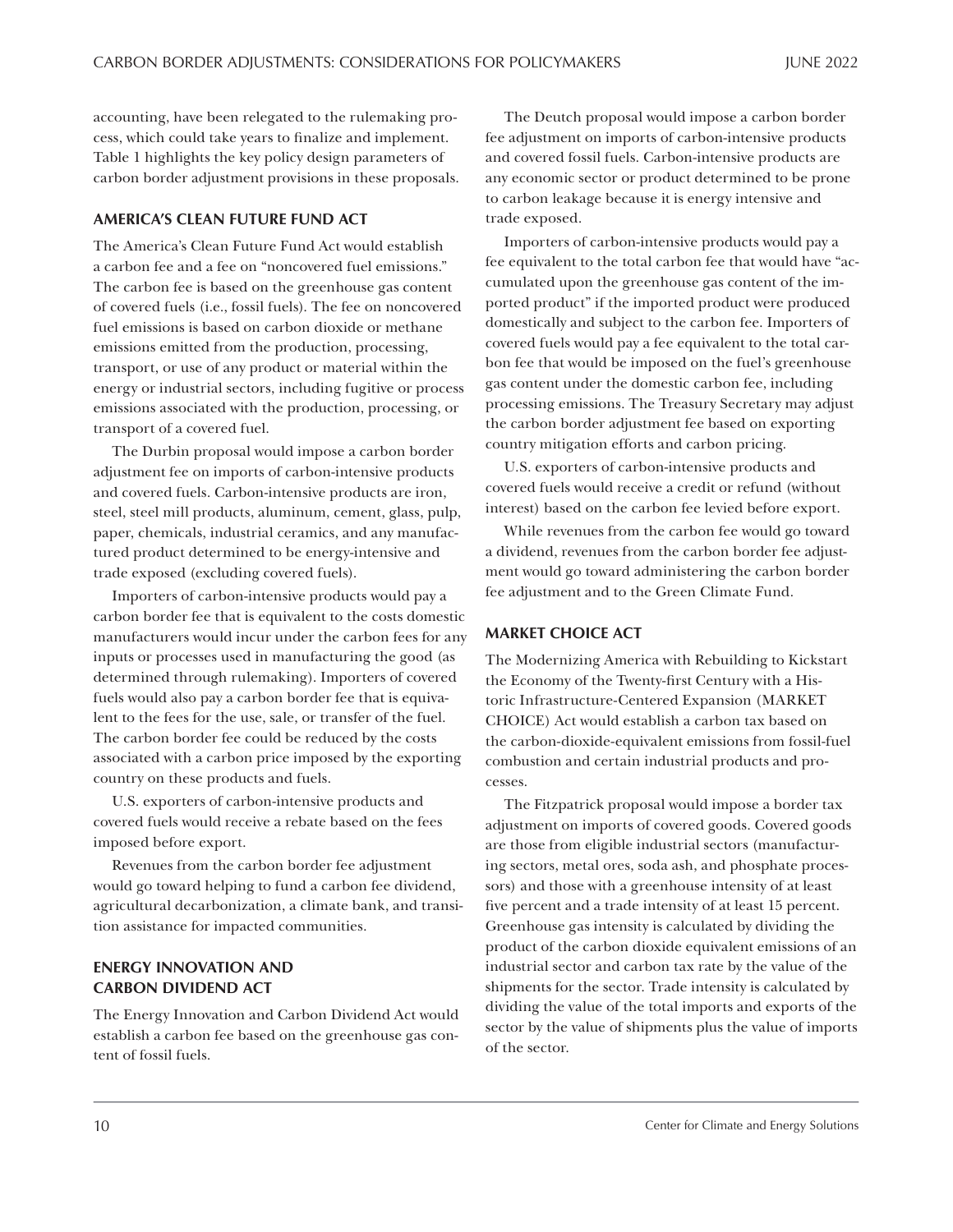Importers of a covered good would pay a border tax adjustment equivalent to the cost of comparable domestic manufactured goods associated with the carbon tax.

U.S. exporters of a covered good would receive a rebate based on the carbon tax paid before export.

#### **AMERICA WINS ACT**

The America Wins Act would establish a carbon fee based on the carbon dioxide content of fossil fuels.

The Larson proposal would impose a border adjustment on imports of carbon-intensive goods. Carbonintensive goods are primary products or manufactured items with one or more primary products as inputs and where the cost of production is significantly increased due to the carbon tax.

Importers of a carbon-intensive good would pay a border adjustment equivalent to the cost domestic producers pay for manufacturing comparable goods subject to the carbon fee.

U.S. exporters of carbon-intensive goods would receive a credit or refund (without interest) based on the carbon fee levied before export.

The border adjustment expires when: an international climate agreement with equivalent measures comes into effect, when exporting countries adopt equivalent measures, or when it is deemed no longer necessary. Least developed countries or any country determined to be responsible for less than 0.5 percent of total greenhouse gas emissions and less than five percent of global production in the eligible industrial sectors are exempt from the border adjustment.

### **SAVE OUR FUTURE ACT**

The Save Our Future Act would establish fees on air pollution. The fees are based on carbon dioxide emissions from fossil fuel (e.g., coal, petroleum, natural gas) products, fluorinated gases, methane emissions from the fossil fuel supply chain, non-fossil fuel-related greenhouse emissions from large industrial facilities, sulfur oxide, oxides of nitrogen, and PM2.5.

The Whitehouse-Schatz proposal would impose a border adjustment on energy-intensive manufactured goods. Energy-intensive manufactured goods are manufactured goods where energy costs make up at least five percent of the cost as determined by the Treasury Secretary.

Importers of energy-intensive manufactured goods would pay a border adjustment equivalent to any fees that would be imposed on the good if it were manufactured domestically multiplied by a carbon intensity metric (i.e., the ratio between the economy-wide carbon intensity in the exporting country and the U.S. economy-wide carbon intensity). Where reliable data is available, the fee can be equivalent to fees that would be imposed on the good if it were manufactured domestically multiplied by the firm-specific carbon intensity. The import fee could be reduced by the costs associated with a carbon price imposed on the good by the exporting country

U.S. exporters of energy-intensive goods would receive a credit or refund based on the average fee levied on domestic manufacturers.

# **FAIR ACT**

The Fair, Affordable, Innovative, and Resilient (FAIR) Transition and Competition Act would impose a border carbon adjustment based on domestic environmental costs incurred in the production of a covered good or fuel. Federal agencies would determine the domestic environmental cost based on the average cost incurred by domestic companies to comply with any federal, state, regional, or local law, regulation, policy, or program that is designed to reduce emissions.

Covered goods would initially include steel, aluminum, cement, iron, and any product where the majority of its composition includes the aforementioned goods, as well as other goods as determined by the Treasury Secretary. Covered fuels include fossil fuels (e.g., natural gas, oil, coal) that are used to emit greenhouse gases into the atmosphere.

Importers of covered goods would pay a border carbon adjustment fee based on three criteria. For covered fuels, the fee would be equivalent to the domestic environmental cost multiplied by the upstream greenhouse gas emissions of the fuel (i.e., emission from the extraction, processing, transportation, financing, or other preparation of a covered fuel determined via rulemaking). For a product manufactured within a sector that is not a covered fuel, the fee would be equivalent to the domestic environmental cost multiplied by the production greenhouse gas emissions of the product (i.e., emissions from the production, manufacture, or assembly of a product determined via rulemaking). For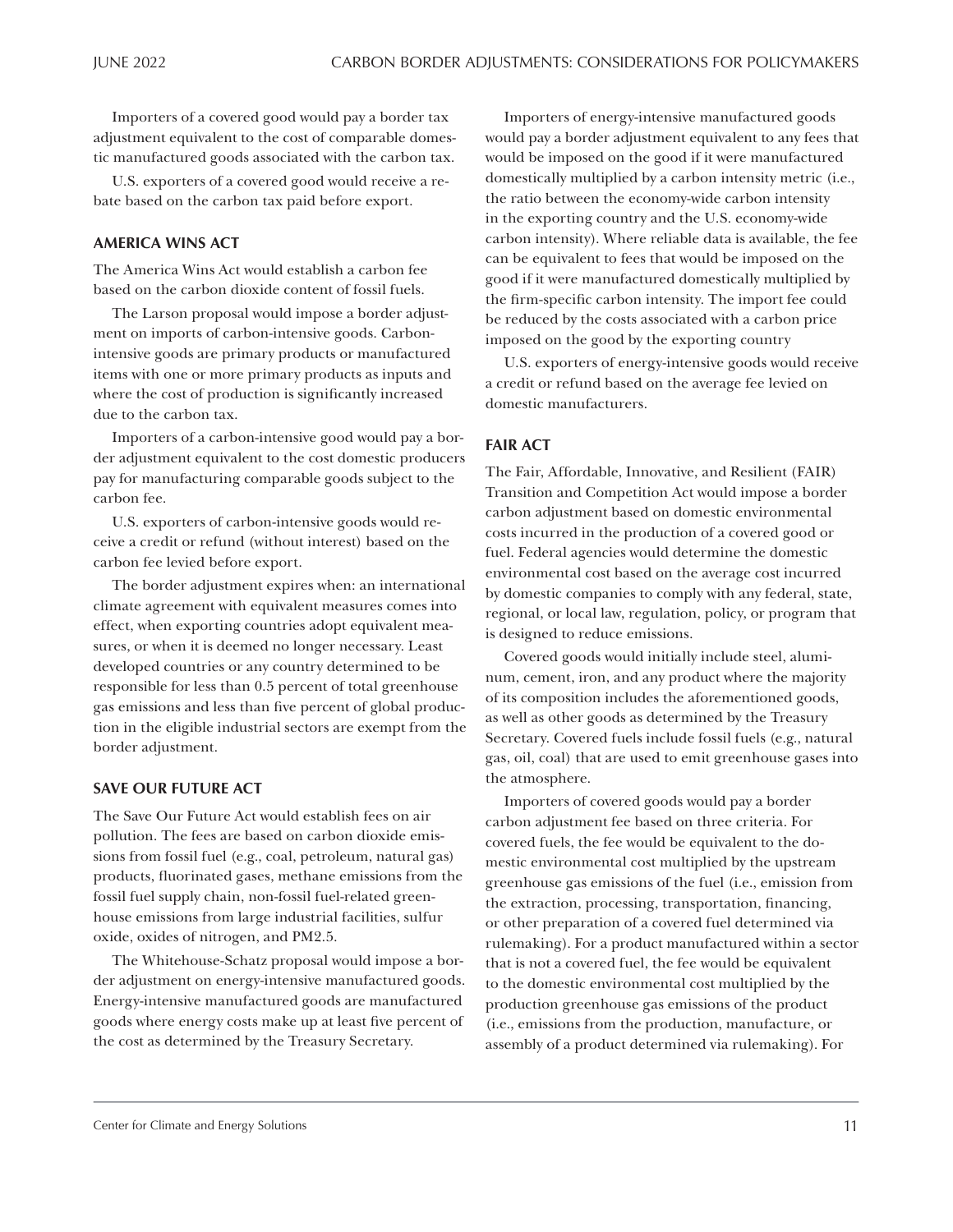<span id="page-11-0"></span>products produced within a sector where reliable data is not available, the fee would be equivalent to the domestic environmental cost multiplied by an emissions-intensity benchmark for the sector based on the highest-emitting domestic producers.

The Coons-Peters proposal would exempt least-developed countries and does not exempt countries that impose a border adjustment on U.S. produced or manufactured goods. The proposal also requires the Secretary of State and the U.S. Trade Representative to engage with trading partners on reducing greenhouse gas emissions.

Revenues from the border adjustment would be used to provide resilient community grants to states to equitably assist vulnerable communities and give transition assistance, as well as support the research, development, and deployment of emissions reduction technologies.

## **CLEAN COMPETITION ACT**

The Clean Competition Act would impose a "carbon intensity charge" on covered primary goods and imported finished goods that would mirror a domestic performance standard on primary goods.

The Whitehouse proposal would cover domestically produced and imported primary goods from 19 energyintensive industrial sectors (e.g., fossil fuels, iron, steel, aluminum, cement, glass, pulp and paper, and chemicals).

Starting in 2024, importers of primary goods would pay a carbon intensity charge relative to a benchmark based on the performance of U.S. producers in the same sector. The benchmark would be developed based on average performance of producers across their scope 1 and 2 emissions. U.S. primary good producers and importers would pay for emissions per metric ton that exceed the benchmark. For importers, the charge would be based on the ratio between the economy-wide emissions intensity in the country of origin and U.S. economy-wide emissions intensity multiplied by the sectoral benchmark. However, if the Treasury Department determines emissions data is reliable and transparent in the country

of origin, and if the country is a transparent market economy where evasion of the import fee (i.e., resource shuffling<sup>[22](#page-13-0)</sup>) is less likely, then the charge can be based on the difference between the U.S. sectoral benchmark and the average sectoral performance in the exporting country or at a company level. The proposal would exempt least-developed countries.

For domestic producers of primary goods, the charge would be based on the difference between the facility carbon intensity and the U.S. sectoral benchmark. If the domestic producers and imported good's emissions exceed the U.S. sectoral benchmark, they would pay the difference multiplied by an annual carbon price.

The U.S. sectoral benchmarks would decrease by 2.5 percent per year from 2025 to 2028 and then 5 percent per year thereafter from the initial sectoral average, meaning both domestic producers and importers would face escalating costs unless they can reduce emissions at the same pace. Effectively both U.S. producers and importers would have to pay for all of their covered emissions in 23 years.

Starting in 2026, importers of finished goods containing at least 500 pounds of covered primary goods would pay a border adjustment equal to the amount of primary good multiplied by the total weight of the applicable primary good and the carbon price. Starting in 2028, the threshold for coverage drops to 100 pounds.

The carbon price starts at \$55 in 2024 and increases five percent plus inflation annually.

U.S. exporters of covered primary goods that was subject to the carbon intensity charge would receive a refund based on the U.S. sectoral carbon intensity.

Revenues from the carbon intensity charge would be split among two categories. Three-quarters of the revenues would fund a competitive grant program for covered industrial sectors to help them invest in new technologies that reduce their carbon intensities or build new eligible facilities that will have best-in-class carbon intensities. The remaining 25 percent would go to the State Department to support climate activities.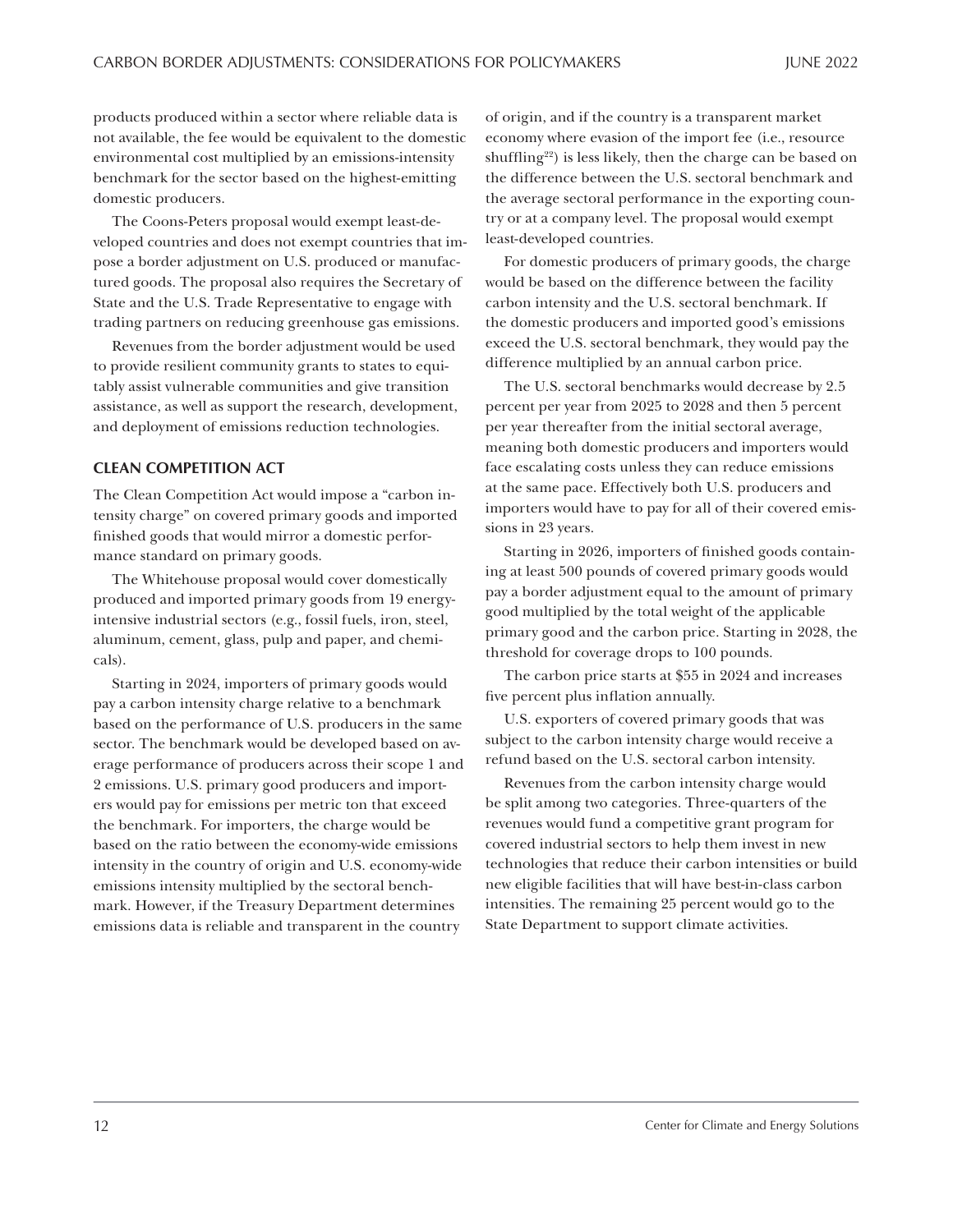# <span id="page-12-0"></span>**ENDNOTES**

[1](#page-0-0) Carbon Pricing Leadership Coalition, *Report of the High-Level Commission on Carbon Pricing and Competitiveness* (Washington, DC: The World Bank, 2019), [https://openknowledge.worldbank.org/bitstream/handle/10986/32419/141917.](https://openknowledge.worldbank.org/bitstream/handle/10986/32419/141917.pdf) [pdf.](https://openknowledge.worldbank.org/bitstream/handle/10986/32419/141917.pdf)

[2](#page-0-0) Joe Aldy and Billy Pizer, *The Competitiveness Impacts of Climate Change Mitigation Policies*, Discussion Paper 15–73 (Cambridge, MA: Harvard Project on Climate Agreements, 2015), [https://www.belfercenter.org/sites/default/files/legacy/](https://www.belfercenter.org/sites/default/files/legacy/files/dp73_aldy-pizer.pdf) [files/dp73\\_aldy-pizer.pdf.](https://www.belfercenter.org/sites/default/files/legacy/files/dp73_aldy-pizer.pdf)

[3](#page-0-0) Florian Misch and Philippe Wingender, *Revisiting Carbon Leakage* (Washington, DC: International Monetary Fund, 2021), <https://www.imf.org/en/Publications/WP/Issues/2021/08/06/Revisiting-Carbon-Leakage-462148>.

[4](#page-1-0) "The General Agreement on Tariffs and Trade (GATT 1947)," World Trade Organization, accessed May 6, 2022, https://www.wto.org/english/docs\_e/legal\_e/gatt47\_02\_e.htm#articleXX.

[5](#page-1-0) United Nations, *United Nationals Framework Convention on Climate Change*, FCCC/INFORMAL/84 (New York, United Nations, 1992), [https://unfccc.int/resource/docs/convkp/conveng.pdf.](https://unfccc.int/resource/docs/convkp/conveng.pdf)

[6](#page-1-0) For Canada's request of information, see: "Consultation on border carbon adjustments," Government of Canada, last modified February 1, 2022, [https://www.canada.ca/en/department-finance/programs/consultations/2021/border](https://www.canada.ca/en/department-finance/programs/consultations/2021/border-carbon-adjustments.html)[carbon-adjustments.html.](https://www.canada.ca/en/department-finance/programs/consultations/2021/border-carbon-adjustments.html) For UK's inquiry, see "EAC launches new inquiry weighing up carbon border tax measures," UK Parliament, last modified September 24, 2021, [https://committees.parliament.uk/work/1535/carbon-border-adjustment](https://committees.parliament.uk/work/1535/carbon-border-adjustment-mechanisms/news/157728/eac-launches-new-inquiry-weighing-up-carbon-border-tax-measures)[mechanisms/news/157728/eac-launches-new-inquiry-weighing-up-carbon-border-tax-measures;](https://committees.parliament.uk/work/1535/carbon-border-adjustment-mechanisms/news/157728/eac-launches-new-inquiry-weighing-up-carbon-border-tax-measures) See also *Environmental Audit Committee, Greening imports: a UK carbon border approach*, HC 737 (London: UK: House of Commons, 2022), [https://commit](https://committees.parliament.uk/publications/9570/documents/162115/default)[tees.parliament.uk/publications/9570/documents/162115/default](https://committees.parliament.uk/publications/9570/documents/162115/default). For California's mechanism, see: Meredith Fowlie, Claire Petersen, and Mar Reguant, *Border Carbon Adjustments When Carbon Intensity Varies Across Producers: Evidence from California*, American Economic Association Papers and Proceedings, 111: 401-05 (Berkely, CA: Energy Institute at Haas, 2021), [https://](https://haas.berkeley.edu/wp-content/uploads/WP321.pdf) [haas.berkeley.edu/wp-content/uploads/WP321.pdf](https://haas.berkeley.edu/wp-content/uploads/WP321.pdf).

[7](#page-1-0) "G7 Finance Ministers and Central Bank Governors´ Petersberg Communiqué," The Press and Information Office of the Federal Government, May 20, 2022, [https://www.bundesregierung.de/resource/blob/998440/2042892/0e49b3d](https://www.bundesregierung.de/resource/blob/998440/2042892/0e49b3d6176a9c79de0a27ab1d6d2b15/2022-05-20-g7-finanzminister-en-data.pdf) [6176a9c79de0a27ab1d6d2b15/2022-05-20-g7-finanzminister-en-data.pdf](https://www.bundesregierung.de/resource/blob/998440/2042892/0e49b3d6176a9c79de0a27ab1d6d2b15/2022-05-20-g7-finanzminister-en-data.pdf).

[8](#page-1-0) "Joint Statement issued at the BRICS High-level Meeting on Climate Change," Ministry of Ecology and Environment of the People's Republic of China, last modified May 15, 2022, [https://www.mee.gov.cn/ywdt/hjywnews/202205/](https://www.mee.gov.cn/ywdt/hjywnews/202205/t20220515_982106.shtml) [t20220515\\_982106.shtml.](https://www.mee.gov.cn/ywdt/hjywnews/202205/t20220515_982106.shtml)

[9](#page-1-0) "Regulation of the European Parliament and the Council establishing a carbon border adjustment mechanism," European Commission, July 14, 2021, [https://eur-lex.europa.eu/legal-content/en/TXT/?uri=CELEX%3A52021PC0564.](https://eur-lex.europa.eu/legal-content/en/TXT/?uri=CELEX%3A52021PC0564)

[10](#page-3-0) Kevin Cramer and H.R. McMaster, "Use Climate and Trade Policy to Counter Putin's Playbook," *Foreign Policy*, December 23, 2021, [https://foreignpolicy.com/2021/12/23/russia-energy-us-europe-carbon-tarriff-ukraine-nordstream-oil](https://foreignpolicy.com/2021/12/23/russia-energy-us-europe-carbon-tarriff-ukraine-nordstream-oil-gas)[gas.](https://foreignpolicy.com/2021/12/23/russia-energy-us-europe-carbon-tarriff-ukraine-nordstream-oil-gas)

[11](#page-3-0) Nick Sobczyk, "Carbon border fee gains traction, but hurdles remain," *E&E Daily*, May 4, 2022, [https://www.](https://www.eenews.net/articles/carbon-border-fee-gains-traction-but-hurdles-remain) [eenews.net/articles/carbon-border-fee-gains-traction-but-hurdles-remain.](https://www.eenews.net/articles/carbon-border-fee-gains-traction-but-hurdles-remain)

[12](#page-3-0) Rachel Fefer et al., *Section 232 Investigations: Overview and Issues for Congress*, R45249 (Washington, DC: Congressional Research Service, 2021), [https://crsreports.congress.gov/product/pdf/R/R45249.](https://crsreports.congress.gov/product/pdf/R/R45249)

[13](#page-3-0) "U.S.-Japan Joint Statement," U.S. Department of Commerce, February 7, 2022, [https://www.commerce.gov/](https://www.commerce.gov/sites/default/files/2022-02/US-Japan-Joint-Statement.pdf) [sites/default/files/2022-02/US-Japan-Joint-Statement.pdf](https://www.commerce.gov/sites/default/files/2022-02/US-Japan-Joint-Statement.pdf). See also "Tai, Raimondo Statements on 232 Tariff Agreement with United Kingdom," U.S. Trade Representative, March 22, 2022, [https://ustr.gov/about-us/policy-offices/press-office/](https://ustr.gov/about-us/policy-offices/press-office/press-releases/2022/march/tai-raimondo-statements-232-tariff-agreement-united-kingdom)